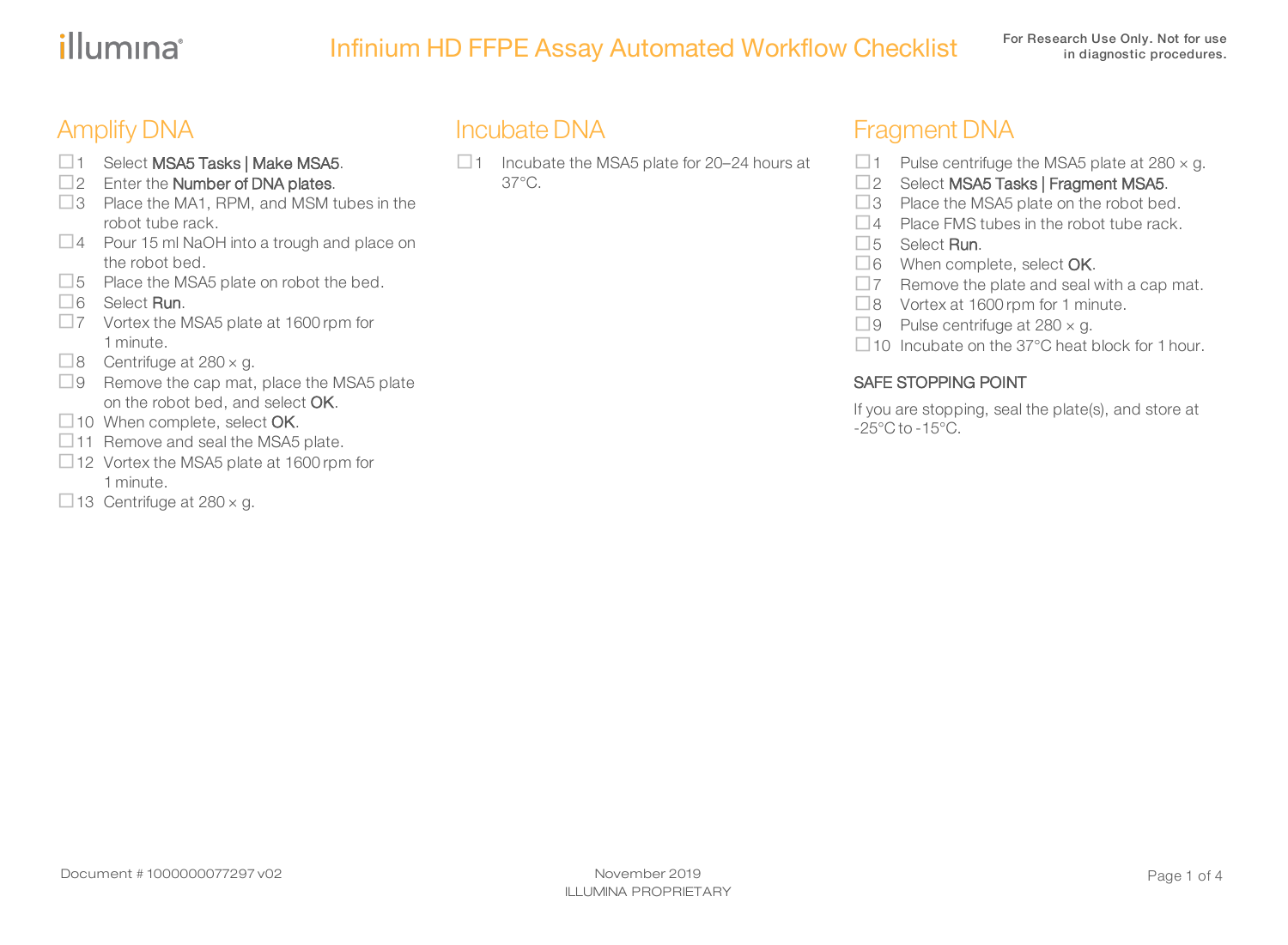# illumına

# Infinium HD FFPE Assay Automated Workflow Checklist For Research Use Only. Not for use

### Precipitate DNA

- □1 Select MSA5 Tasks | Precip MSA5.  $\square$  2 Pulse centrifuge the sealed plate at 280  $\times$  g.
- $\Box$ 3 Place the MSA5 plate on the robot bed.
- $\Box$  4 Place a half reservoir in the frame, and add 1 tube PM1 for 96 samples.
- $\square$  5 Place a full reservoir in the frame, and add 30 ml 2-propanol.
- □6 Select Run.
- $\square$ 7 Remove the MSA5 plate from the robot bed. Do not select **OK**.
- $\Box$ 8 Vortex at 1600 rpm for 1 minute.
- $\Box$ 9 Incubate at 37 $^{\circ}$  C on the heat block for 5 minutes.
- $\Box$  10 Pulse centrifuge at 280  $\times$  g for 1 minute.
- $\Box$  11 Set the centrifuge at 4°C.
- $\Box$  12 Place the MSA5 plate on the robot bed.
- $\Box$ 13 Select OK.
- □14 Remove the MSA5 plate from the robot bed and seal.
- $\Box$  15 Invert 10 times to mix.
- $\Box$  16 Incubate at 4°C for 30 minutes.
- $\Box$  17 Place in the centrifuge.
- $\Box$  18 Centrifuge at 3000  $\times$  g for 20 minutes.
- □19 Remove MSA5 plate.
- $\Box$  20 Make sure that a blue pellet is present.
- $\square$ 21 Remove and discard the cap mat.
- $\square$ 22 Quickly invert the plate and drain the supernatant.
- $\square$ 23 Firmly tap until all wells are free of liquid.
- $\Box$  24 Place the plate on a tube rack for 1 hour at room temperature.
- $\square$ 25 Make sure that a blue pellet is still present.

#### SAFE STOPPING POINT

If you are stopping, seal the plate(s), and store at  $-25^{\circ}$ C to  $-15^{\circ}$ C.

### Resuspend DNA

- □1 Select MSA5 Tasks | Resuspend MSA5.
- $\square$ 2 Place the MSA5 plate on the robot bed.
- $\square$ 3 Place a quarter reservoir in the frame, and add 7 ml RA1 for 96 samples.
- $\Box$  4 Select Run.
- □5 Select OK.
- $\Box$ 6 Remove the MSA5 plate from the robot deck.
- $\square$ 7 Apply a foil seal to the MSA5 plate.
- □8 Incubate at 48°C for 1 hour.
- $\Box$ 9 Vortex at 1800 rpm for 1 minute.
- $\Box$  10 Make sure that the pellets are resuspended.
- $\Box$  11 Pulse centrifuge at 280  $\times$  g.

#### SAFE STOPPING POINT

If you are stopping, store sealed MSA5 plate(s) at 2°C to 8°C for up to 24 hours. If more than 24 hours, store at -25°C to -15°C.

Store sealed RA1 at -25°C to -15°C. If RA1 will be used the next day, seal it, and store it overnight at  $4^{\circ}$ C.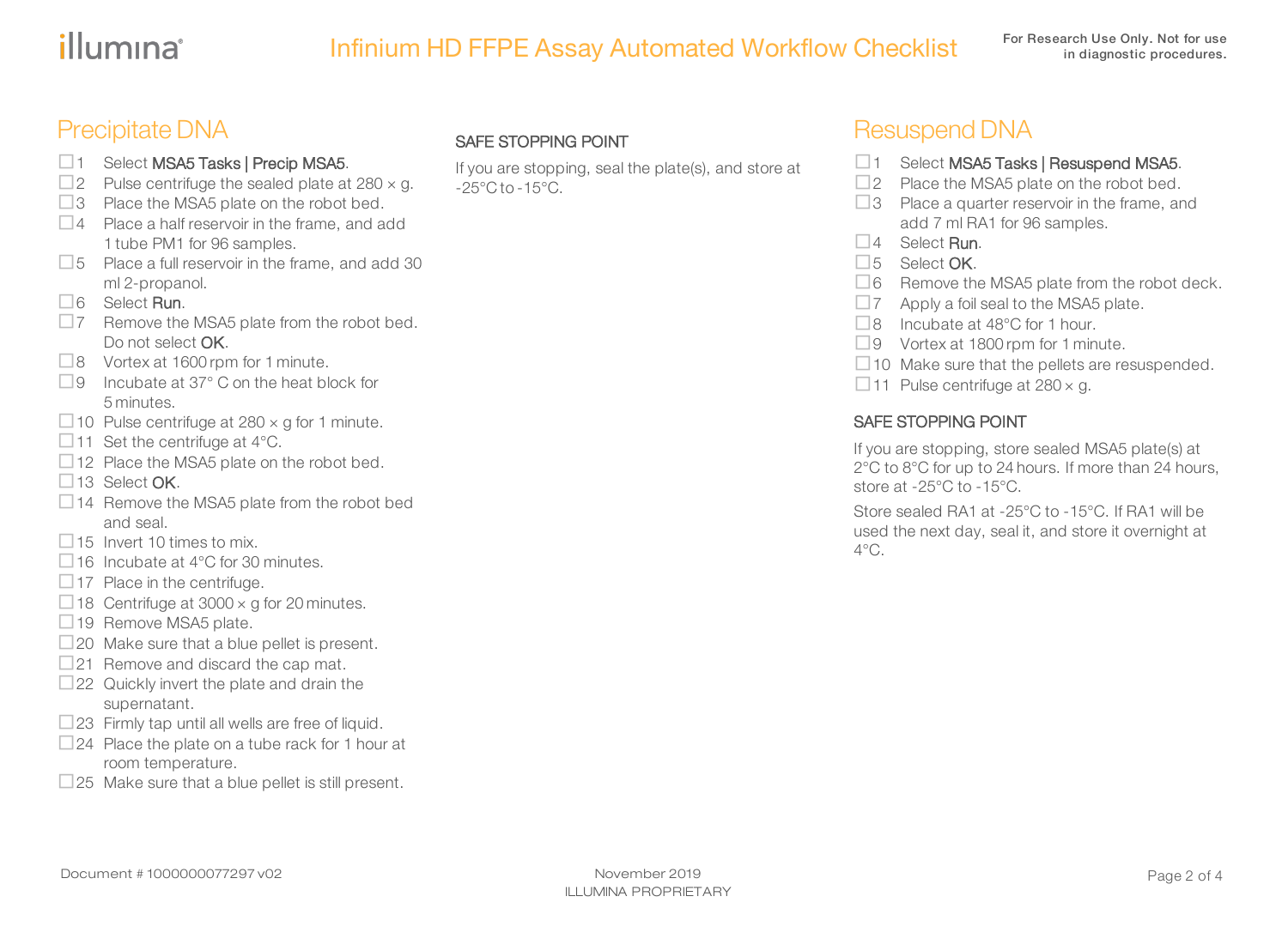# illumına

# Infinium HD FFPE Assay Automated Workflow Checklist For Research Use Only. Not for use

### Hybridize DNA to the BeadChip

- $\Box$  1 Incubate the MSA5 plate at 95 $^{\circ}$  C on the heat block for 20 minutes.
- $\Box$  2 Cool at room temperature for 30 minutes.
- $\Box$  3 Pulse centrifuge at 280  $\times$  g.
- $\Box$ 4 Place the gasket into the hybridization chamber.
- $\Box$  5 Add 400 µl PB2 into each reservoir.
- $\Box$ 6 Place the hybridization chamber insert into the hybridization chamber.
- $\square$ 7 Immediately cover the chamber with the lid.
- $\Box$ 8 Remove all BeadChips from packaging.
- $\Box$ 9 Place BeadChips into the robot BeadChip alignment fixtures.
- □10 Select task name on UI Tasks | Hyb-Multi BC2.
- $\Box$  11 Place the robot BeadChip alignment fixtures onto the robot deck.
- $\Box$  12 Pulse centrifuge the MSA5 plate at 280  $\times$  g.
- $\Box$  13 Place the MSA5 plate onto the robot deck.
- $\Box$  14 Select Run.
- □15 Place each robot tip alignment guide on top of each robot BeadChip alignment fixture.
- $\Box$  16 To start the run, select **OK**.
- $\Box$  17 When complete, select OK.
- $\Box$  18 Remove the robot BeadChip alignment fixtures.
- $\Box$  19 Place each BeadChip in a hybridization chamber insert.
- $\Box$  20 Place the lid on the chamber and secure with the metal clamps.
- $\Box$ 21 Incubate at 48°C for 16–24 hours.
- $\Box$ 22 Add 330 ml fresh 100% EtOH to the XC4 bottle.
- $\square$ 23 Leave the bottle upright on the lab bench overnight.
- $\Box$  24 Soak the robot tip alignment guides in 1% aqueous Alconox solution.
- $\square$ 25 Rinse and dry the robot tip alignment guides.

### **Wash BeadChips**

- $\Box$  1 Submerge the wash rack in the PB1 wash.
- $\square$ 2 Remove the hybridization insert.
- $\Box$ 3 Remove the BeadChips.
- $\Box$  4 Remove the cover seals from the BeadChips.
- $\square$  5 Place the BeadChips into the submerged wash rack.
- $\Box$  6 Move the wash rack up and down for 1 minute.
- $\square$ 7 Move the wash rack to the next PB1 Wash.
- $\Box$ 8 Move the wash rack up and down for 1 minute.
- $\square$ 9 Fill the BeadChip alignment fixture with 150 ml PB<sub>1</sub>.
- $\Box$  10 For each BeadChip, place one black frame into the BeadChip alignment fixture.
- $\Box$ 11 Place each BeadChip into a black frame.
- $\Box$  12 Place a *clear* spacer onto the top of each BeadChip.
- $\Box$  13 Place the alignment bar onto the alignment fixture.
- $\Box$  14 Place a clean glass back plate on top of each clear spacer.
- $\Box$  15 Secure each flow-through chamber assembly with metal clamps.
- $\Box$  16 Remove the assembled flow-through chamber from the alignment fixture.
- $\Box$  17 Trim the spacers from each end of the assembly.
- $\Box$  18 Leave assembled flow-through chambers on the lab bench.
- $\Box$  19 Wash the hybridization chamber reservoirs with  $DI H<sub>2</sub>O$ .